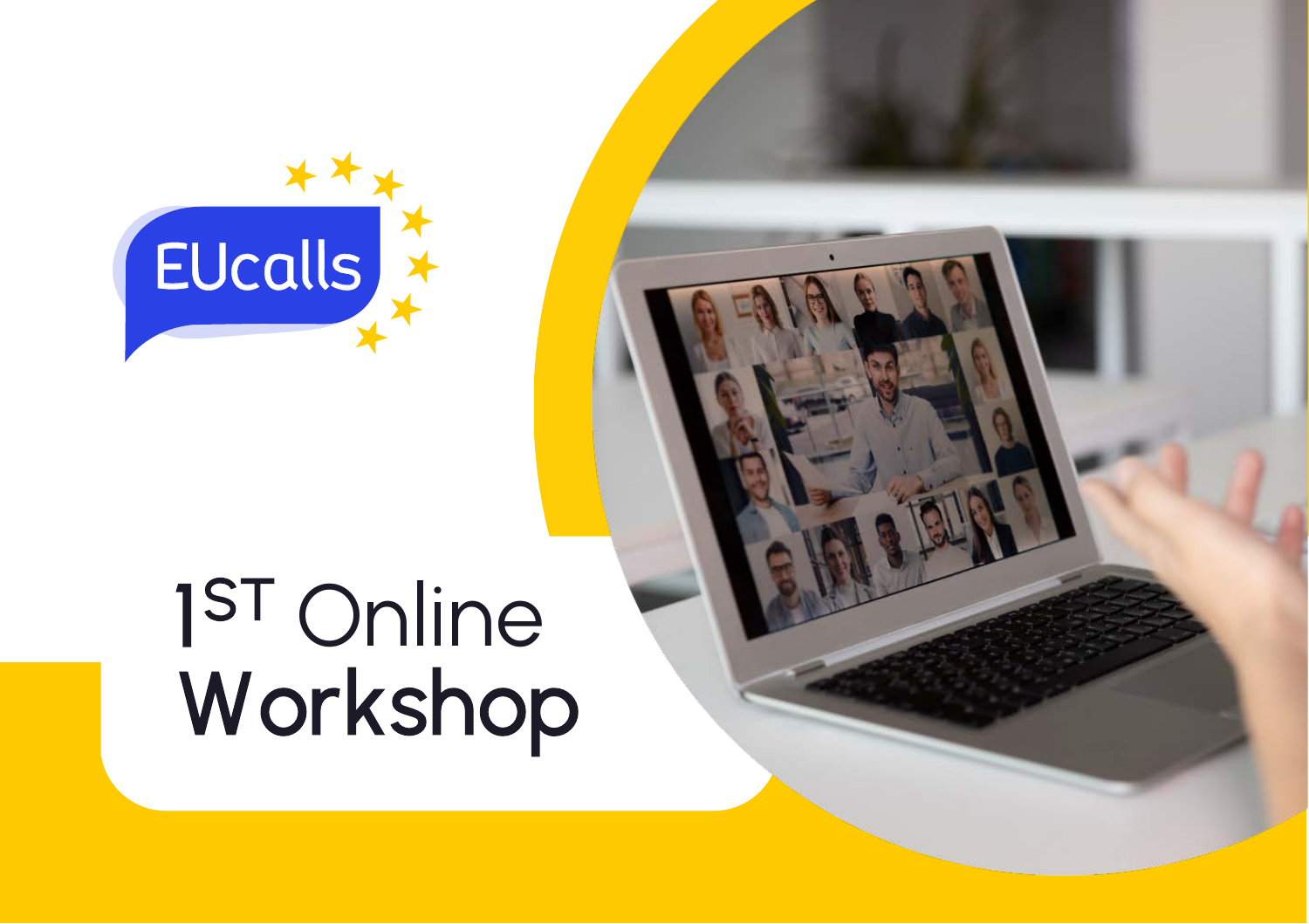### Seizing EU Funding **Opportunities**

Everything you need to know on how to start your European funding journey, build successful project partnerships, achieve your goals and create a positive impact.

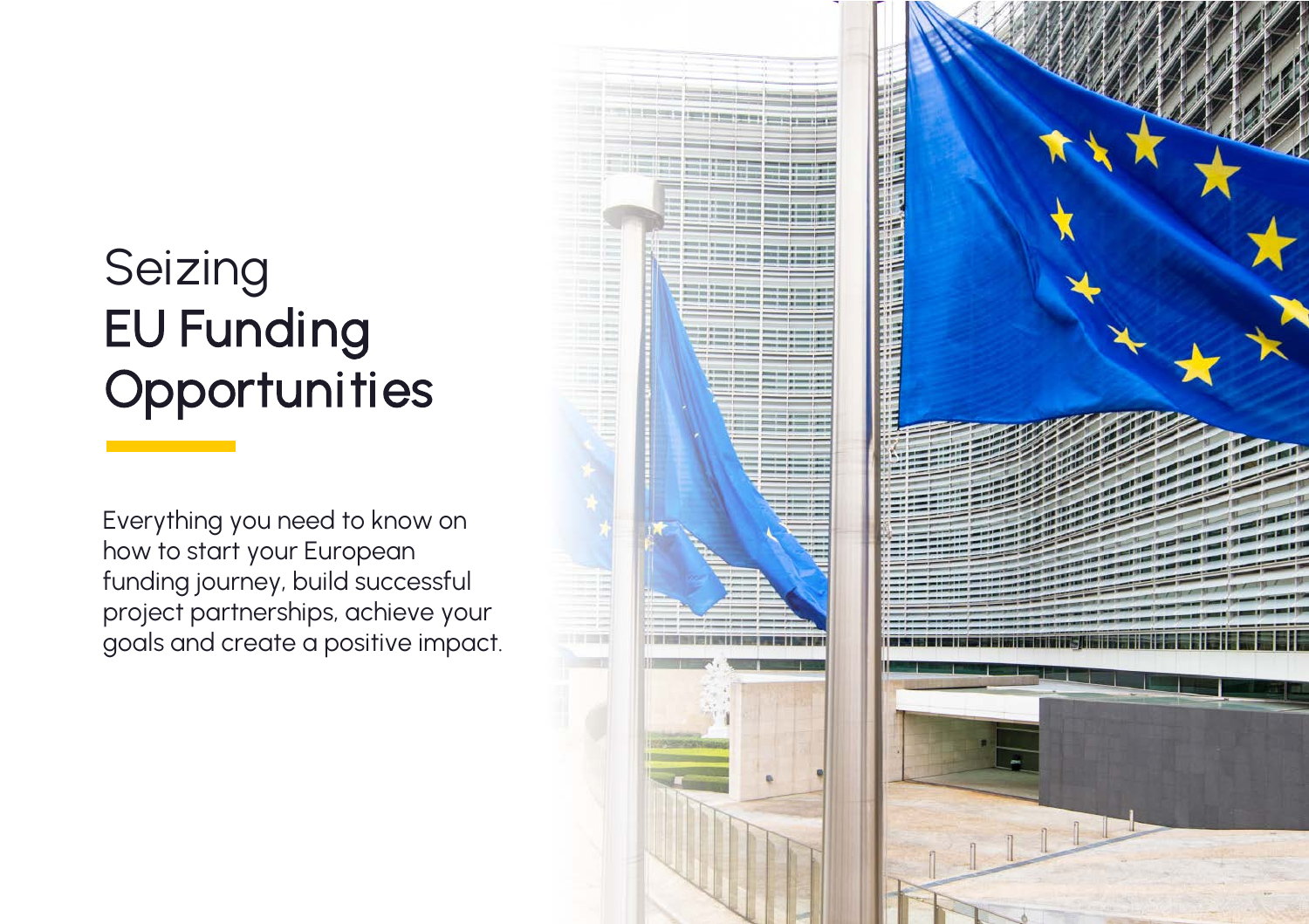# European Funding Explained & How to Obtain it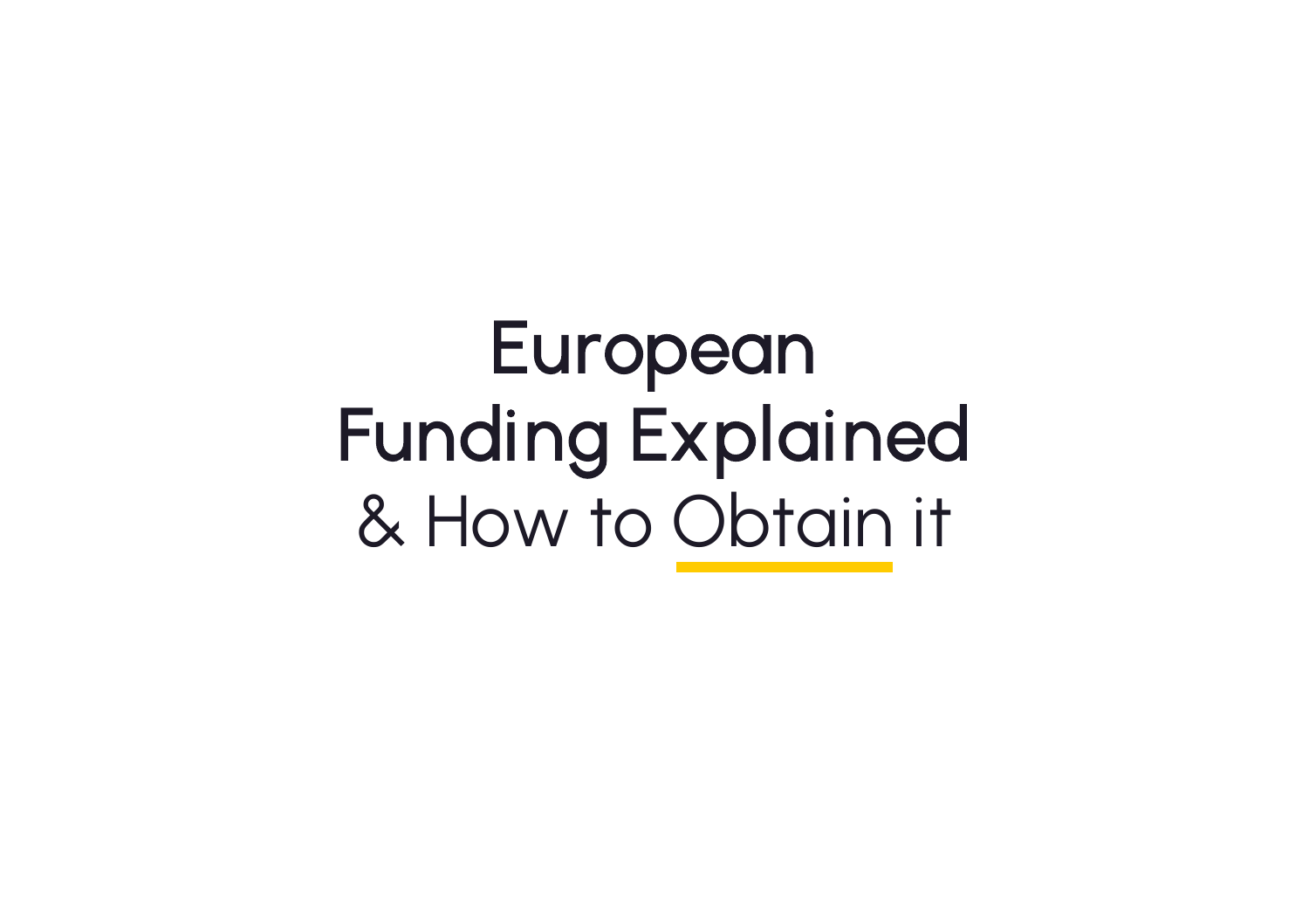EU funding is funding provided by the European Commission for programmes (Horizon, Erasmus+, COSME, AMIF, ENI CBC, Interreg etc.) that support research and innovation projects across different areas of interest, such as:

- **Regional & Urban Development**
- **Employment & Social Inclusion**
- Agricultural & Rural Development
- **Maritime & Fisheries Policies**
- **Research & Innovation**
- **Humanitarian Aid**

## What is EU Funding?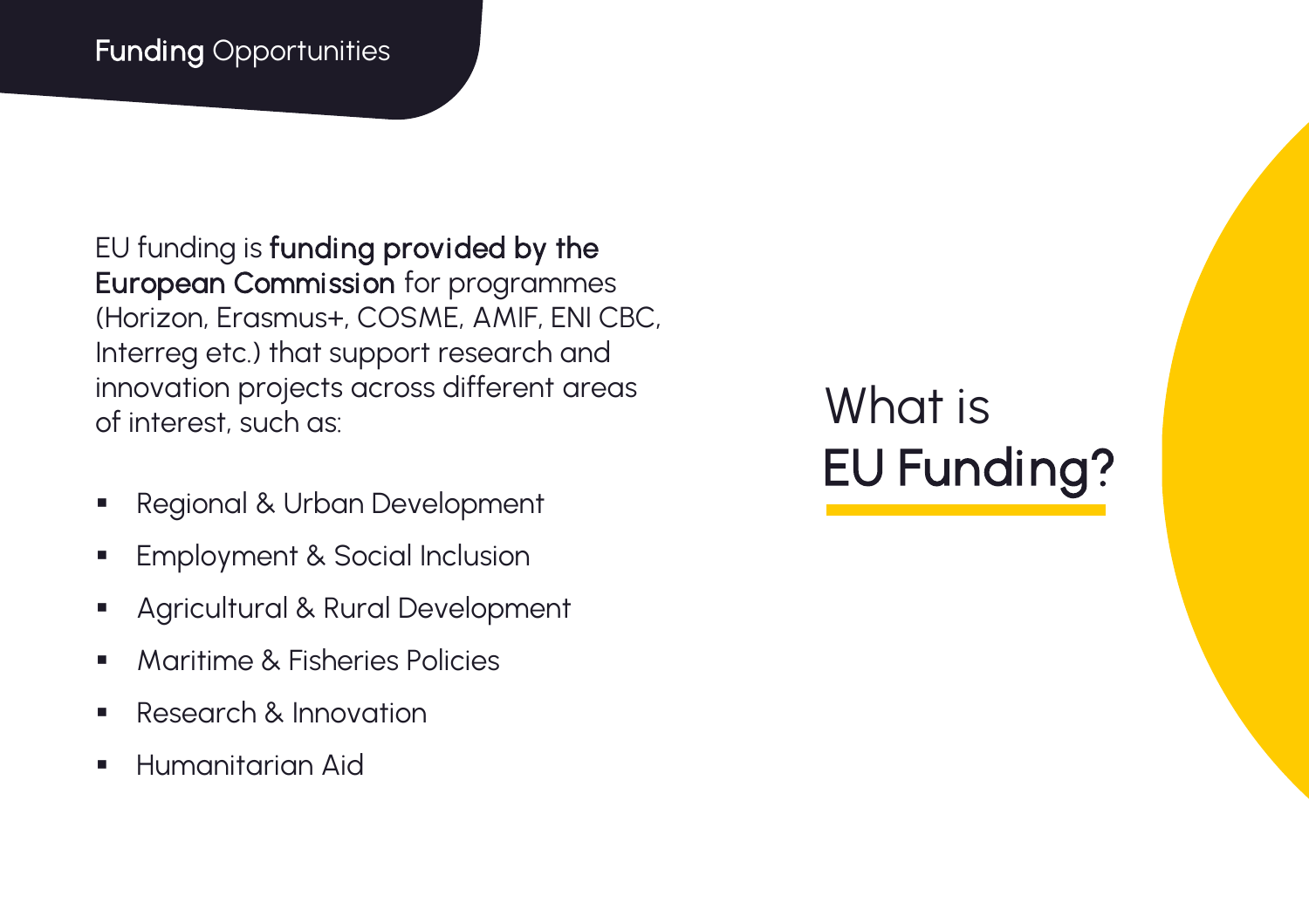Everyone who wants to help European Commission carry out projects that further its policies and objectives, can apply for funding.

Small and medium-sized enterprises, NGOs, civil society organizations, public bodies, institutes, researchers, educators, startups, rural business owners, and youth are eligible.

Who can Apply?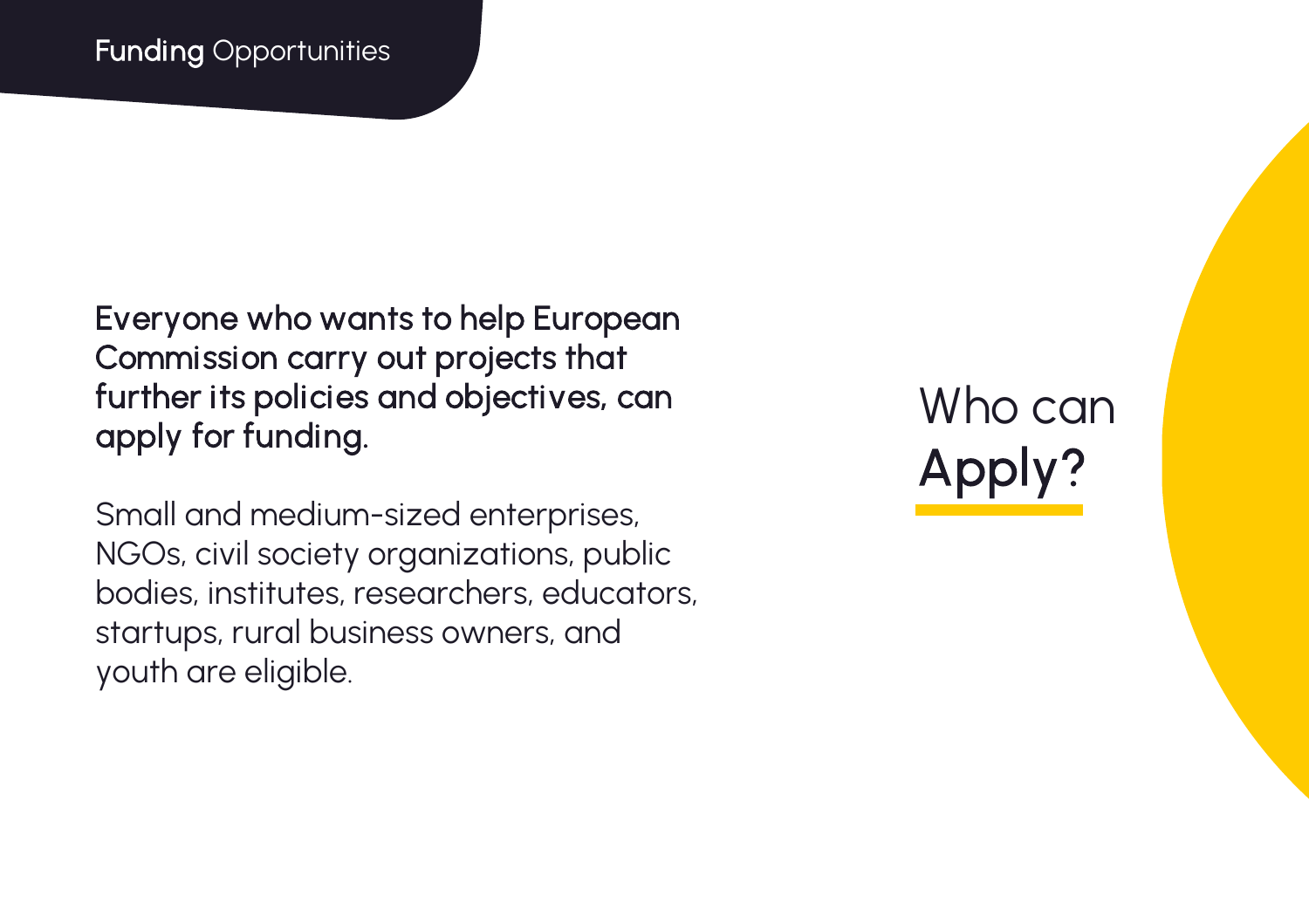- **Grants**
- Loans
- Third Parties Calls (approved projects
- **•** that share their funding budget with third parties)
- Guarantees & Equity (forms of financial assistance to support EU policies and programmes)
- **Subsidies** (managed directly by EU national governments, not by the Commission)
- **Public Contracts (used to buy services,** works and goods from the market for Commission's internal use)
- **Prizes** (rewards to winners of contests from Horizon programme)

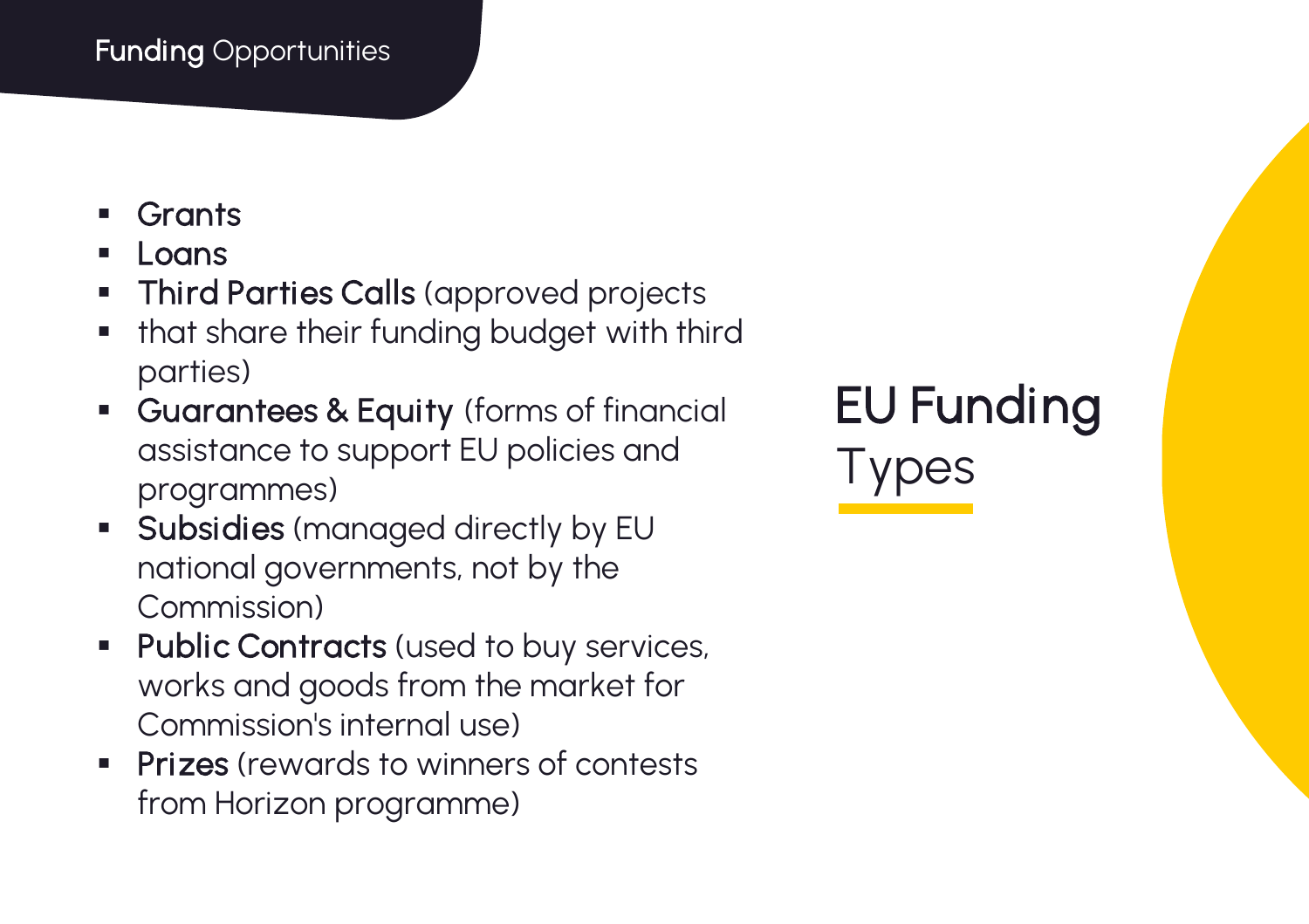The European Union issues open invitations for funding, called calls for proposals. A call for proposals is developed based on a topic and under a financial frame to solve a problem and has an important positive impact on communities.

Each call for proposals includes all the essential information for the participants' profile (geolocation, type of organization, etc.) and submission process.

What is a European Call?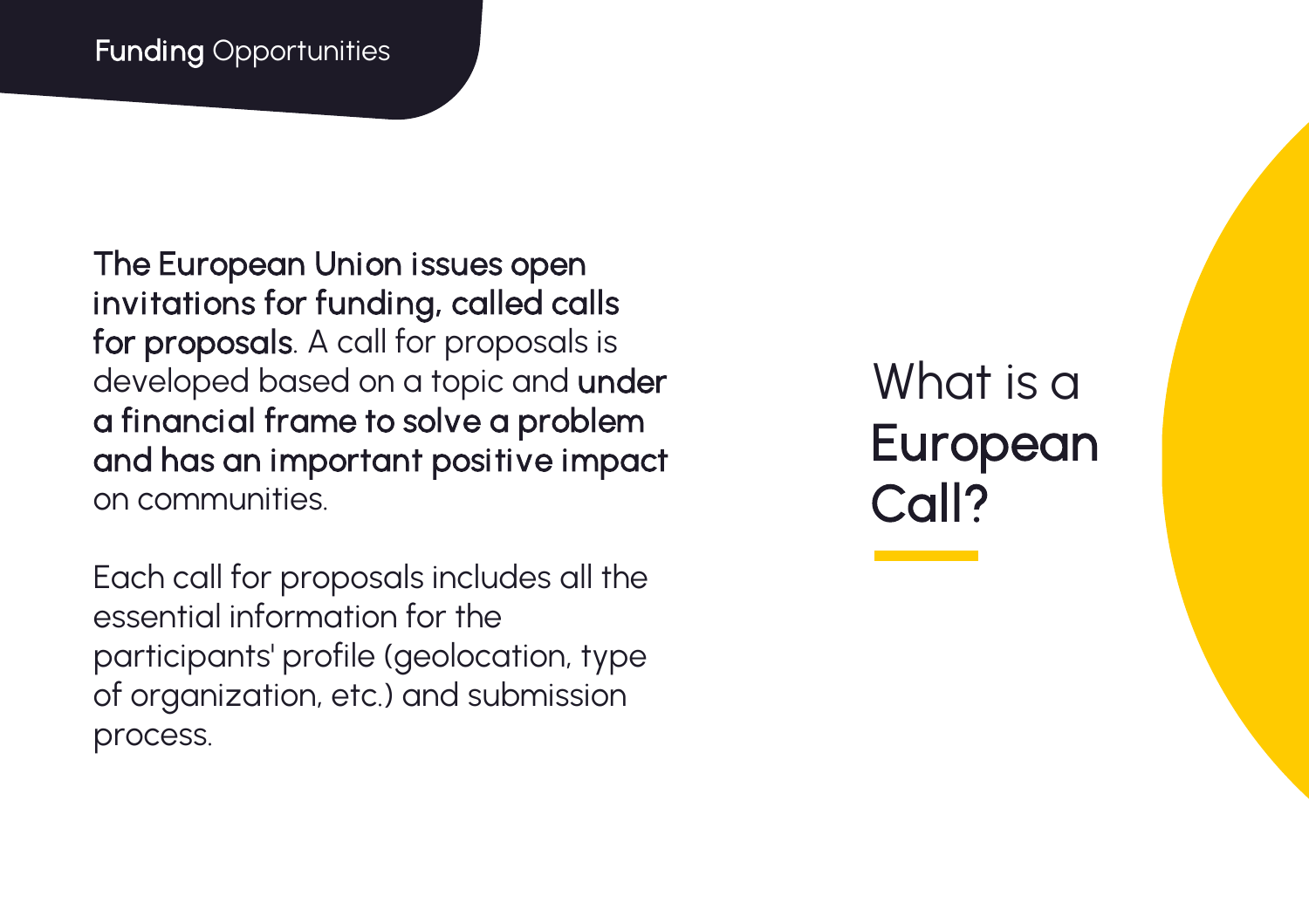An EU project proposal is an in-depth plan of actions written by a consortium of EU partners and submitted for funding.

A project proposal is based on an idea that is related to the project objective, leading to a path to solve the particular challenges posed under a European call for proposals and create a positive impact.

What is an EU Project Proposal?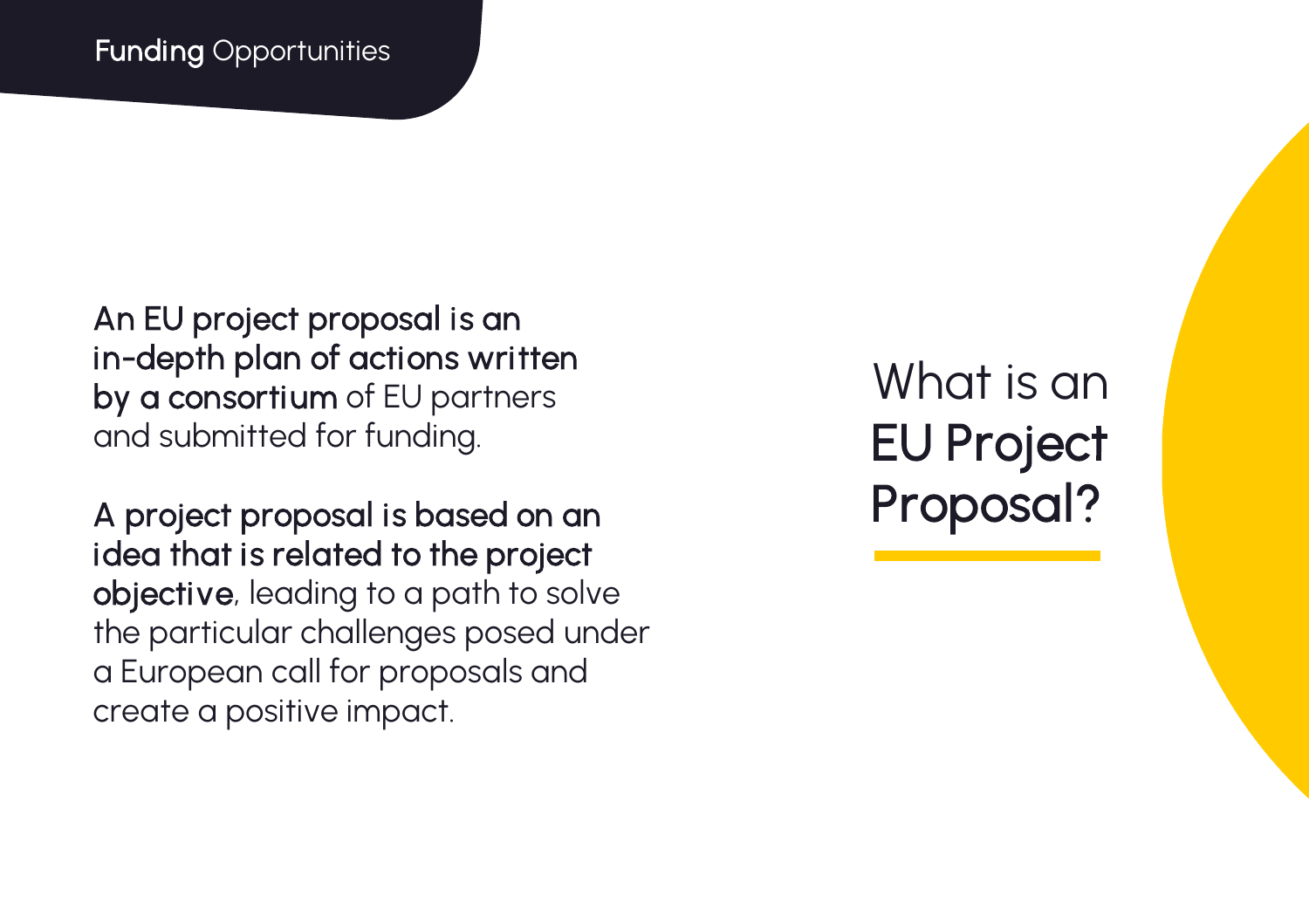Everyone who is interested and eligible can submit a project proposal during the open period of the call, based on the programme's criteria.

The resubmission of an application is allowed as many times as you need, up to the call's deadline.

Who Can Submit a Proposal?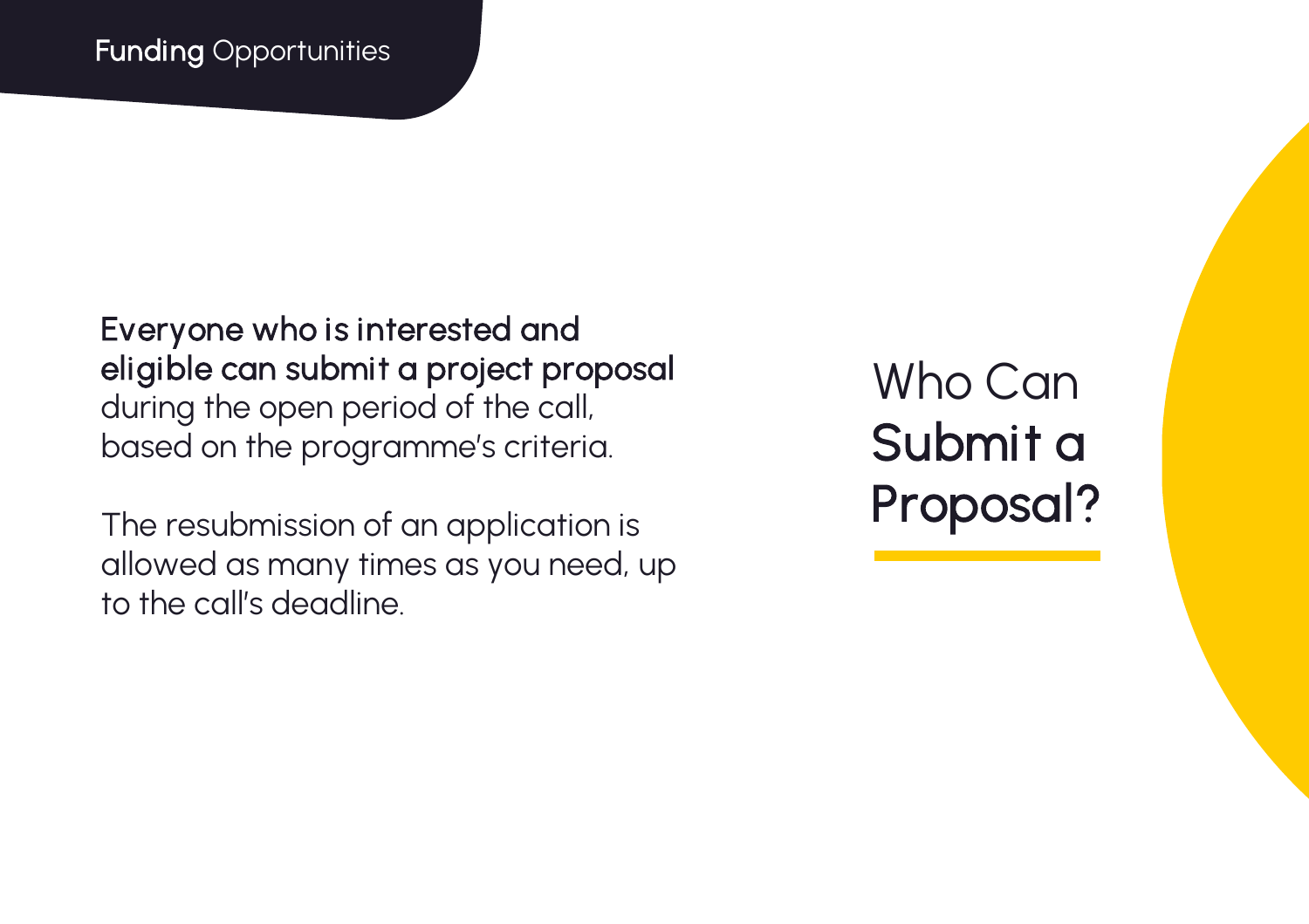A consortium is an association of two or more individuals, organizations, companies, universities, public authorities or any combination of these entities that can be considered as an EU public or private partner.

EU partners share a common objective, the participation in the development and the implementation of an EU project in order to achieve the expected objectives.

### What is a Consortium?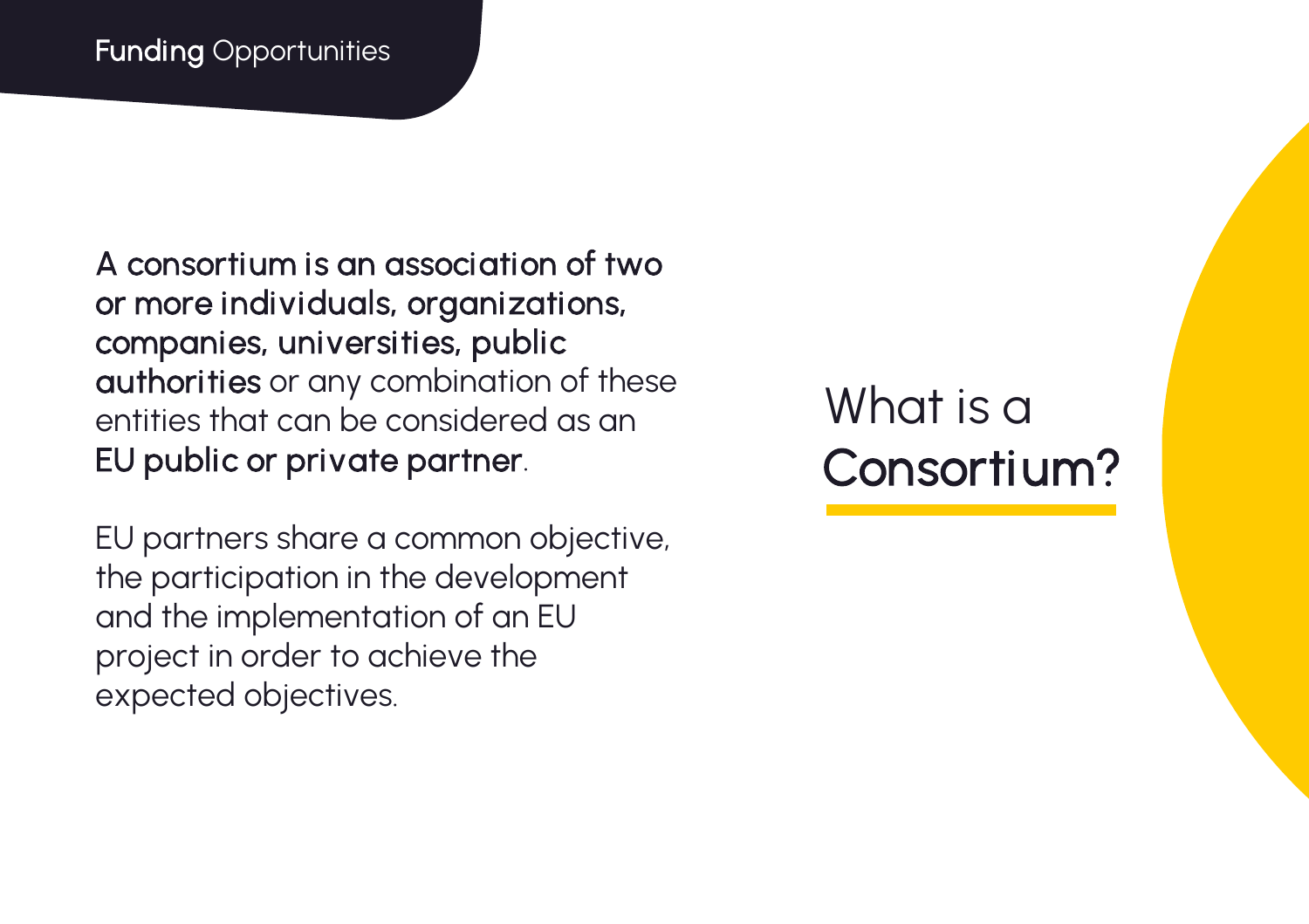- Find the right open call for proposals.
- Follow the call's guidelines regarding the application process to ensure that you are eligible for funding.
- **Discover trusted EU project partners and** build your consortium.
- Register as a user in the European Commission Authentication Service.
- Register your organization in the Participant Register through the Funding & Tenders Portal and receive a Participant Identification Code (PIC).
- **Prepare and complete your EU project** proposal.
- **Submit your project proposal, in the EU** Online Submission Service.

How Do I **Receive** Funding?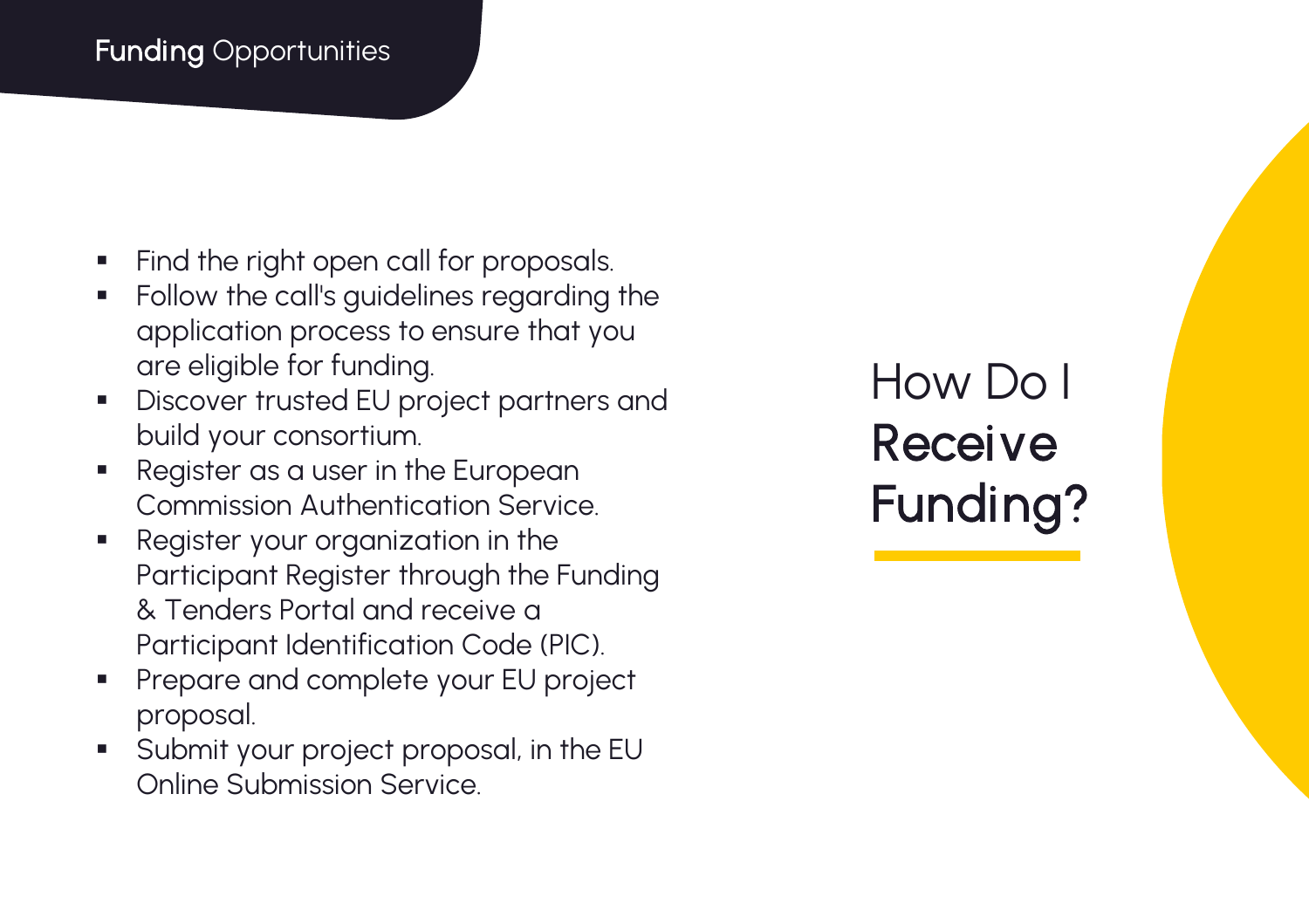### 1 **Preparation Stage**

Applicants search for the appropriate call or calls for proposals and the right partners to form a consortium.

## 4

### Implementation Stage

After the project proposal has been approved for funding, the members of the consortium will start the implementation of the project, following the proposal plans and deadlines.

The Lifecycle of an EU Project

# 2

### Submission Stage

Applicants follow the guidelines based on the programme and submit their proposal on the Online Submission Service.

## 3

**Evaluation Stage** 

Each proposal is assessed by the Evaluation Committee, in strict confidence.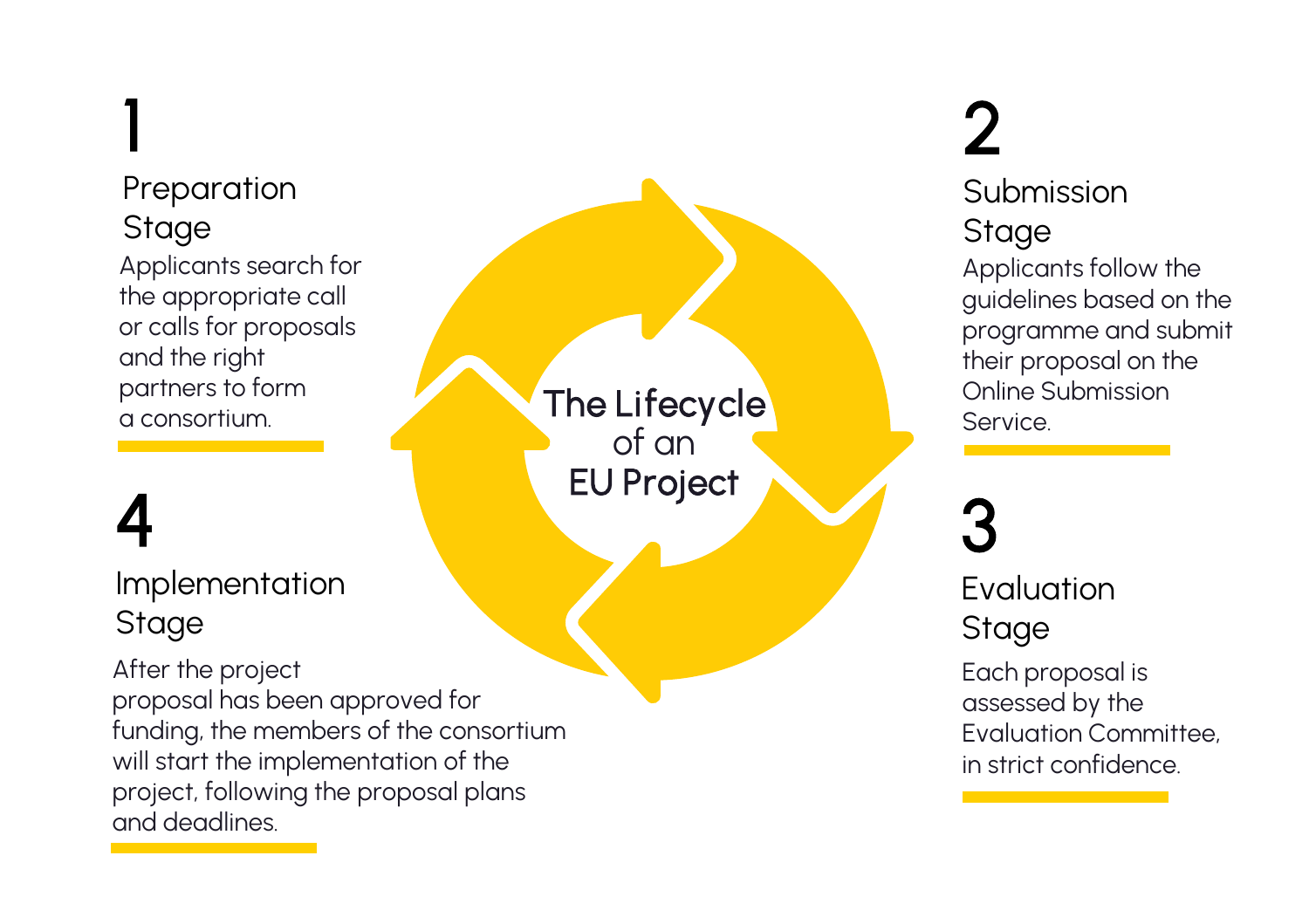

Your Smart Ally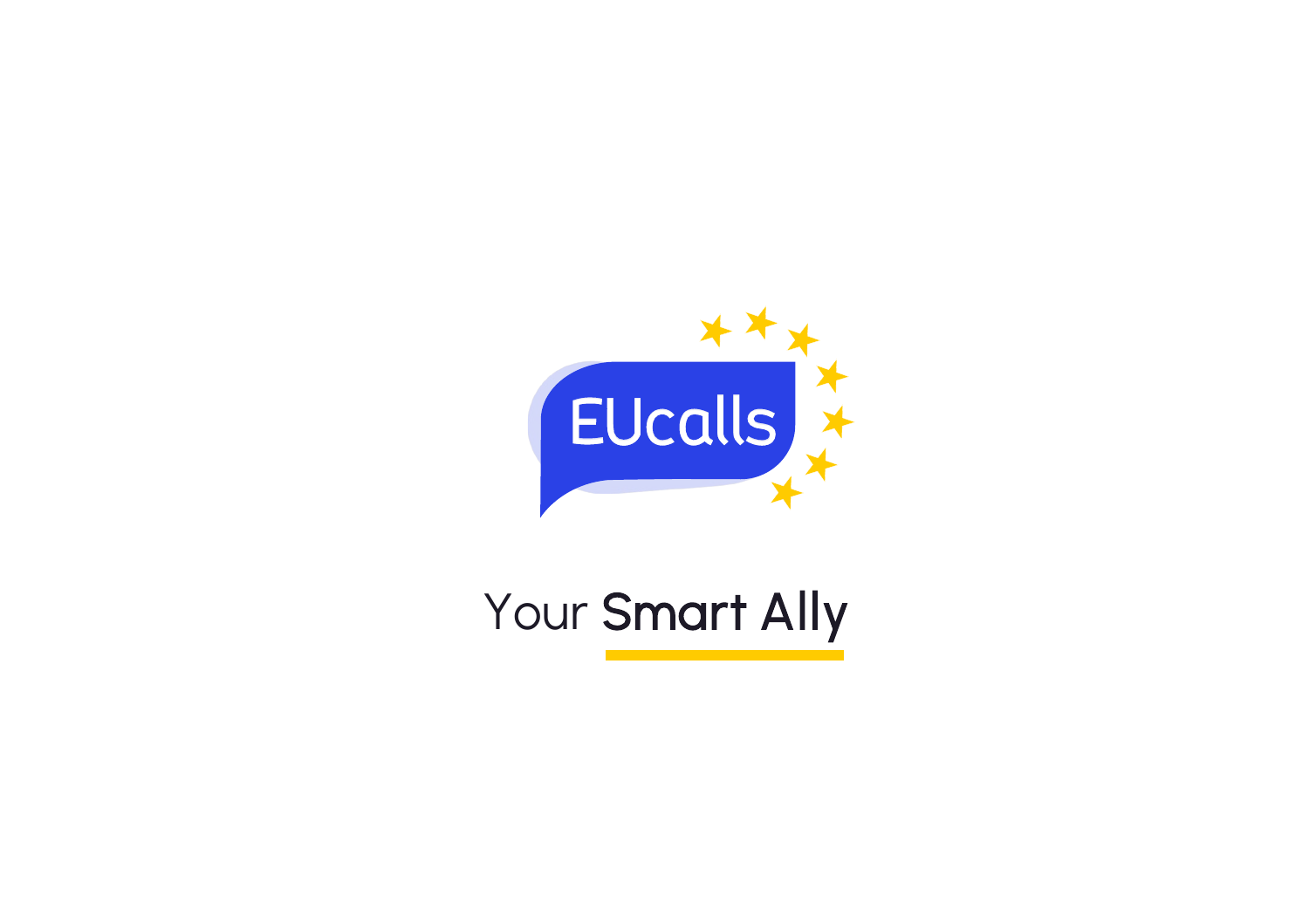#### eucalls.net

This smart, innovative platform is a helpful compass to guide you to EU funding and partnerships.

Built for simplicity and time-saving, EUcalls keeps track of every open call for proposals for any business type and simplify its details in order to make the declaration of interest easier.

Moreover, it creates the most fertile ground for potential partners to increase their visibility, communicate their expertise and goals, collaborate and build strong consortia.

### eucalls.net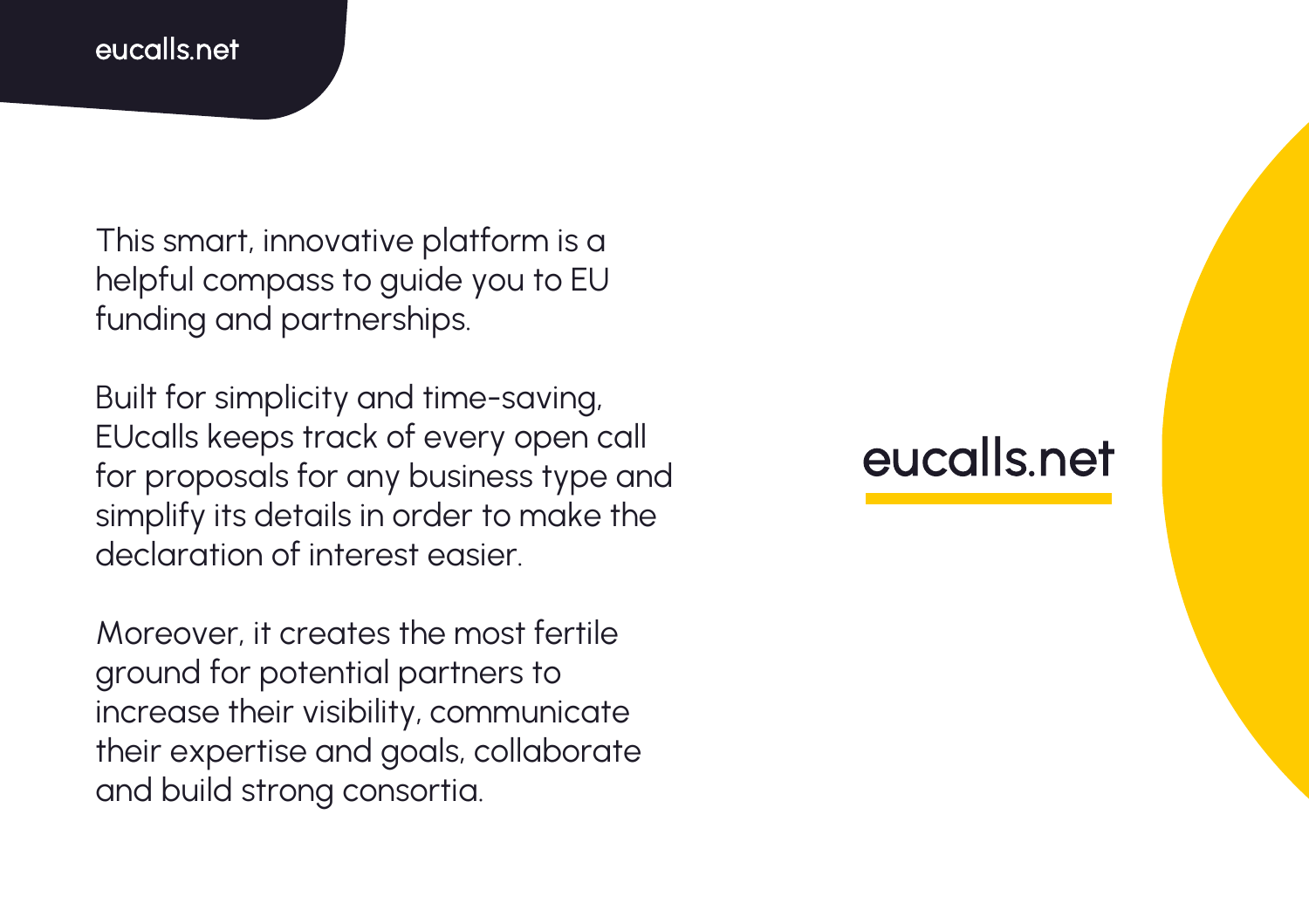# Join our Network

# 6,700+ **Partners**

Our smart algorithm uses your registered preferences to bring you one step closer to your future consortia.

### 192 Countries 4 Continents

22.8% NGOs 19.3% SMEs 15.7% Others 5.2% Researchers 1.1% Startups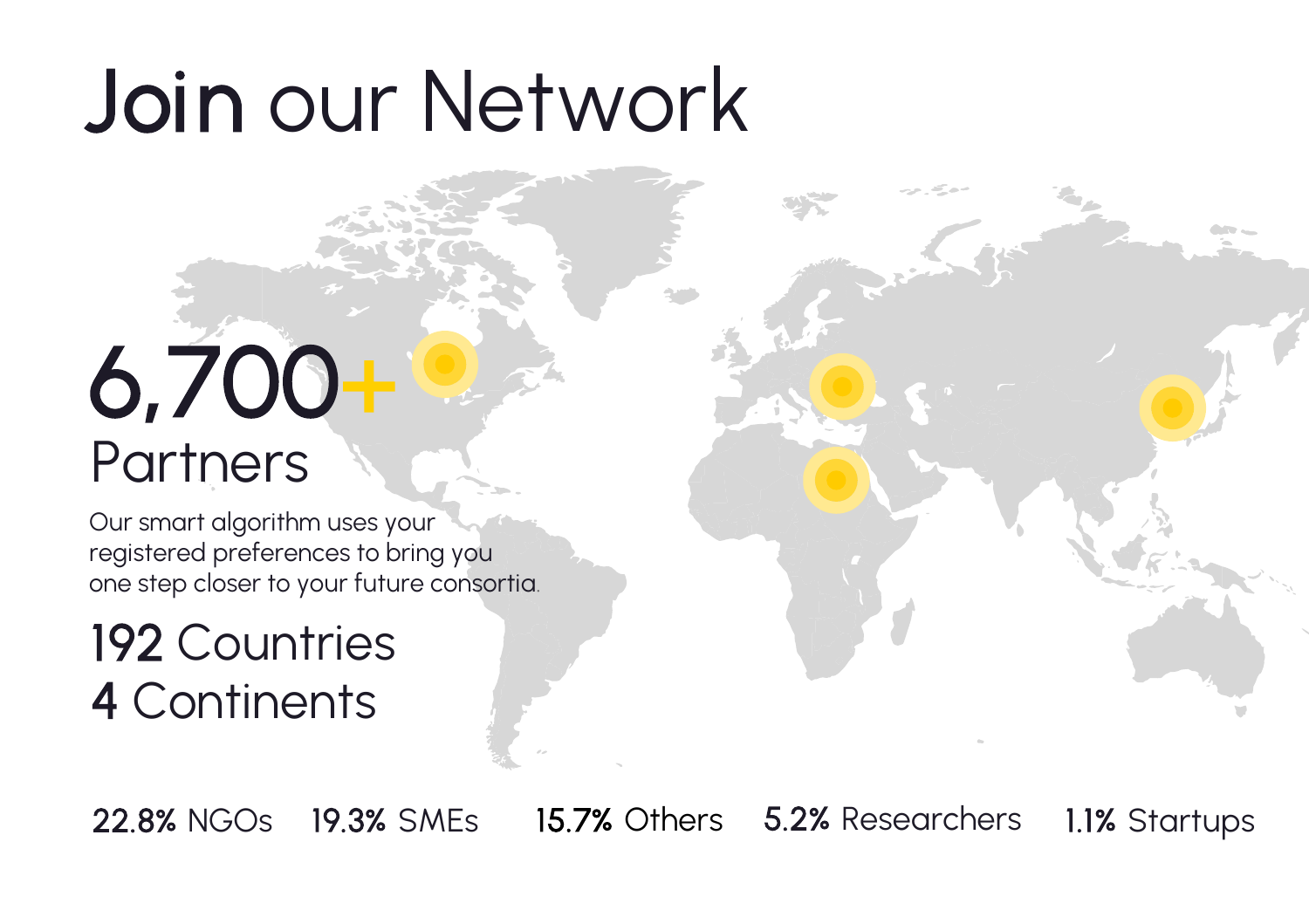#### eucalls.net

- Great variety of calls: From European Financial Frameworks to Third Parties Grants, we offer a wide range of funding choices.
- Personalized matching for calls: Get recommendations for funding based on your needs and expertise.
- Are you interested in different calls? Declare your interest for all of them and create your personal database of choices.
- A spotlight for you: Let your profile be witnessed and responded to, by other partners.

### EU Funding in One Place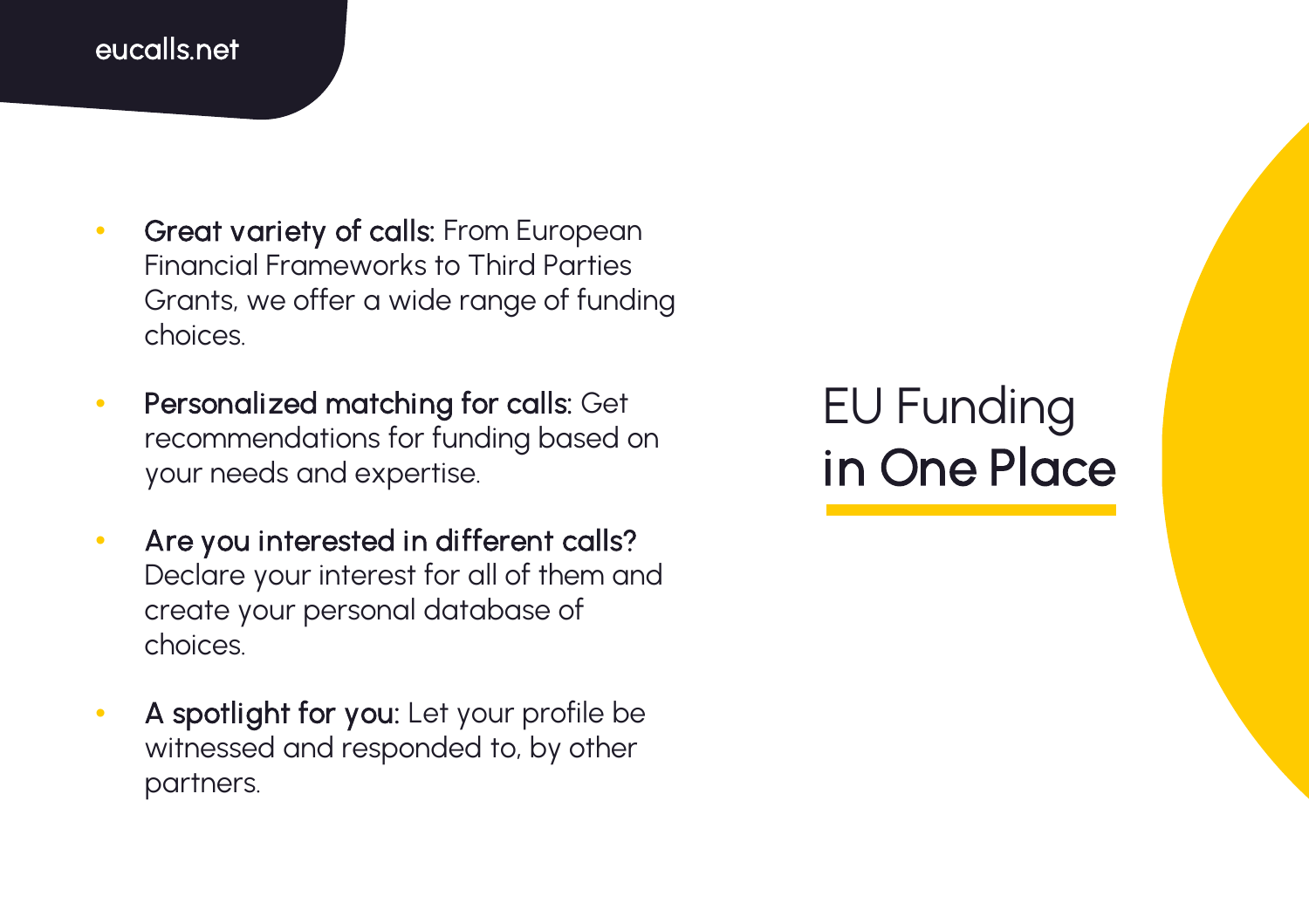## Start Working More Effectively

### Discover the Right Funding **Opportunity**

Search and filter the list of active EU calls

Setup your funding target

Get matched calls based on your needs

### Find a Trusted EU Partner

to-date directory of partners

Create your own network of preferred profiles

Get matched with partners that are suitable for specific calls

### Initiate an Innovation and Use our always up-<br>
Research Idea

Create your private or public concept note for a call

Invite partners and shape your idea

Start a conversation and a new collaboration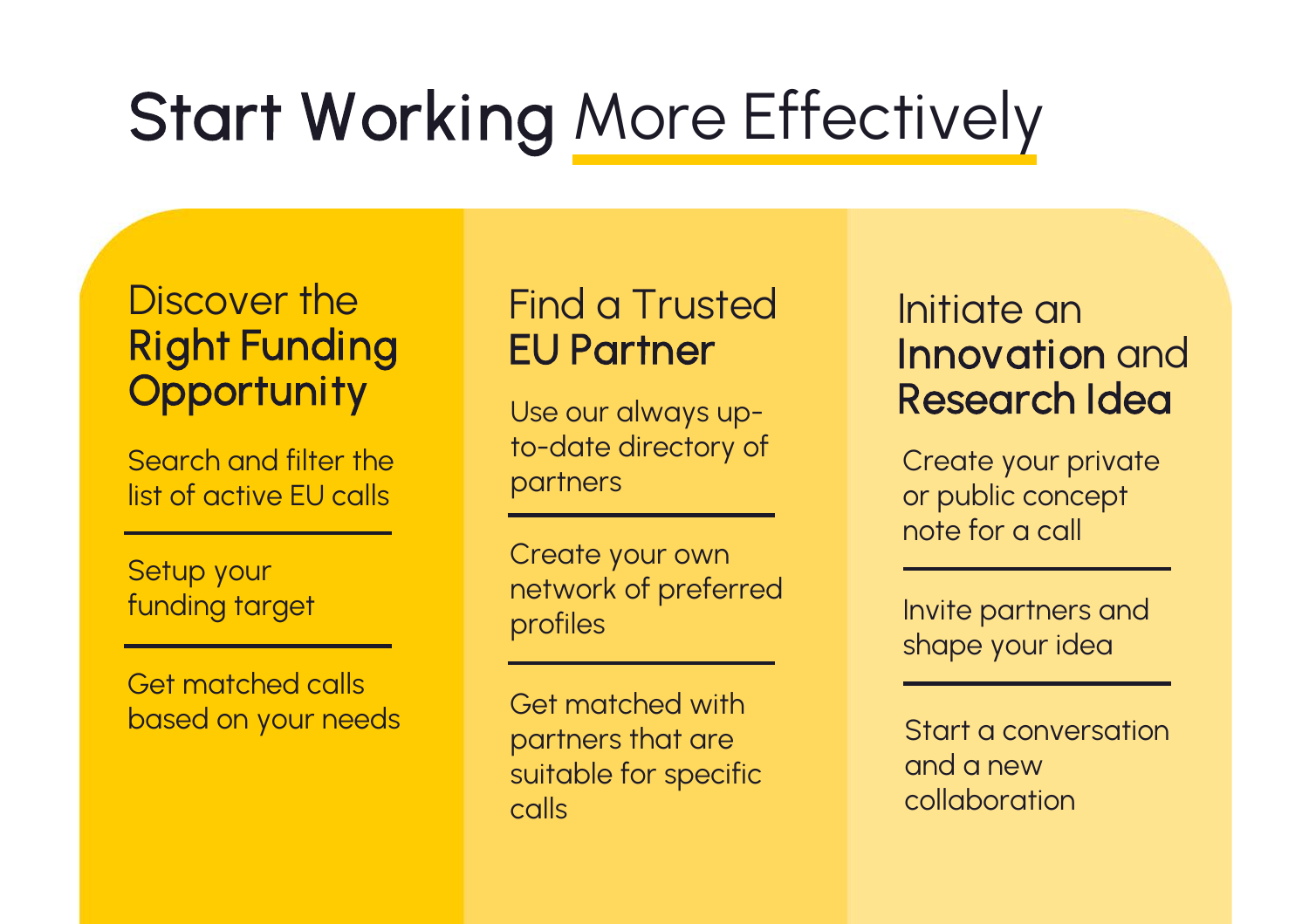#### **Stand Out**

## Boost your profile's visibility

Be in the spotlight: Let your profile be witnessed and responded to, by a significant audience of potential project partners and collaborators. Present your main activities, the sectors that you focus on, write about your most recent accomplishments and highlight your work.

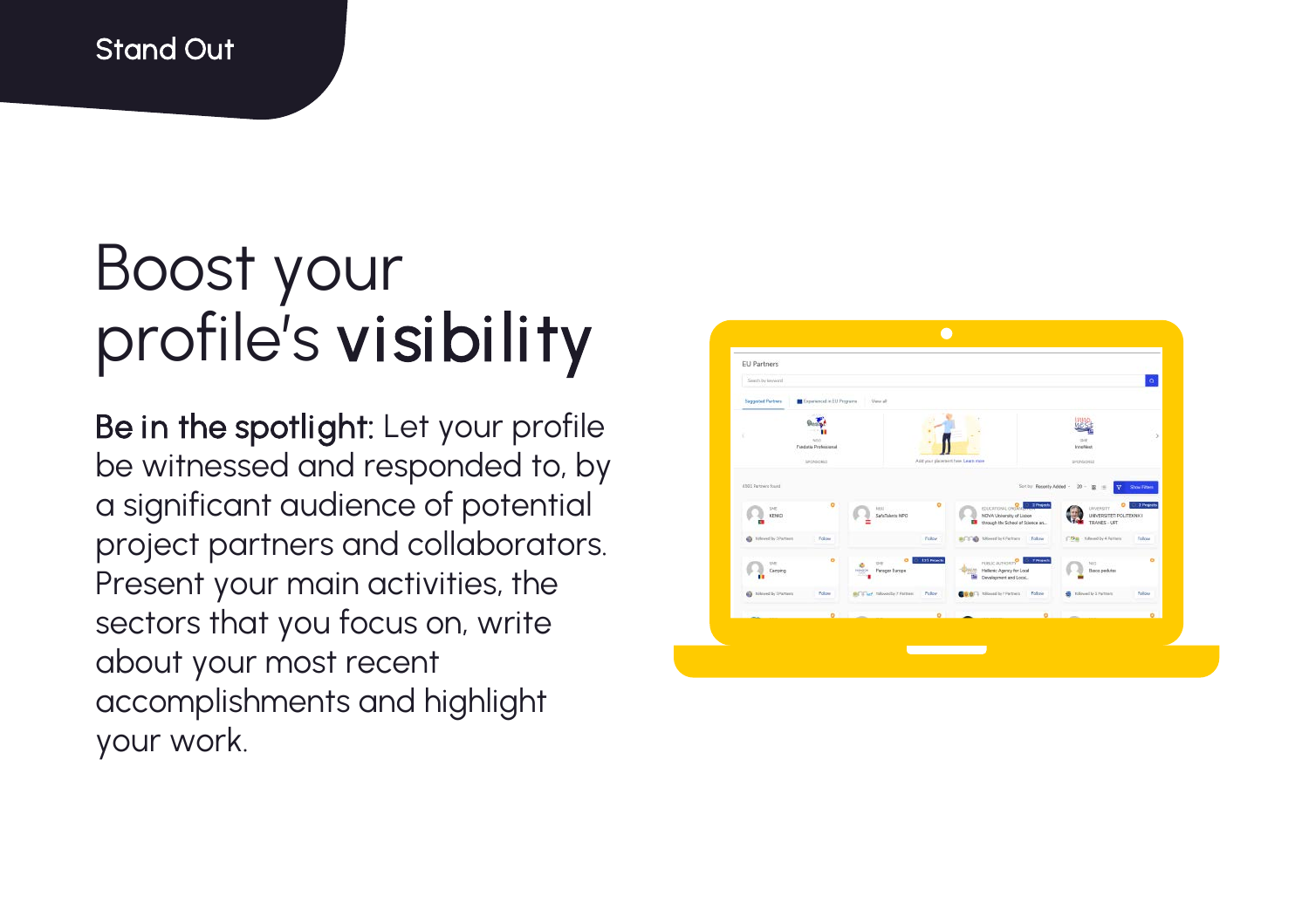#### Stand Out



Fill in your organization information and expertise. Add your website and links of your social media.



Communicate your experience in EU funding programmes by mentioning the projects that you have already participated in.



Benefit from the Personalised Matching Environment to easily discover open calls close to your characteristics and needs.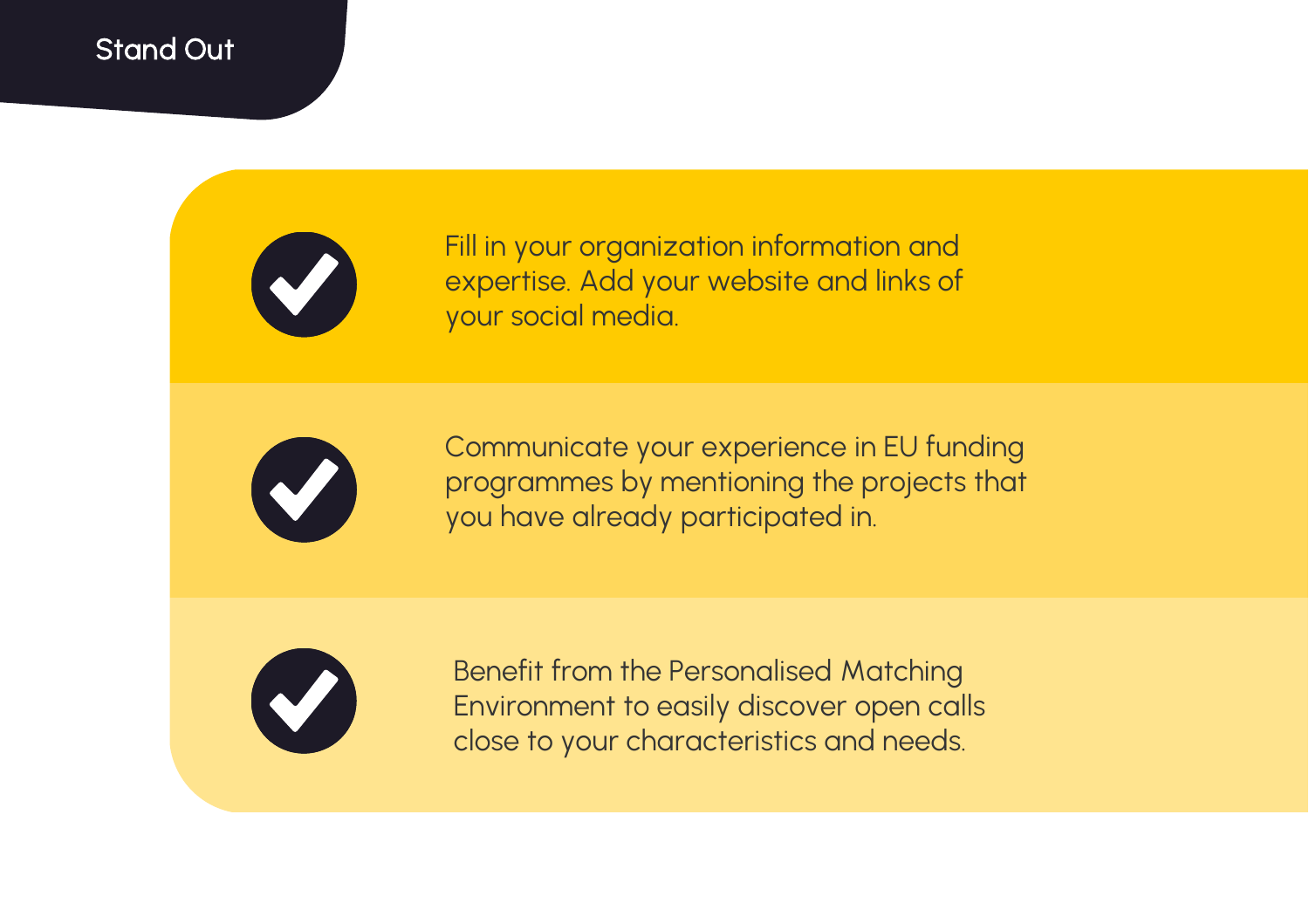## Find the Right Open Calls for Proposals

All the European calls at your fingertips: Discover active calls for proposals issued by the European Commission, competitive calls, calls for third parties, awards and prizes that best suiting your profile.

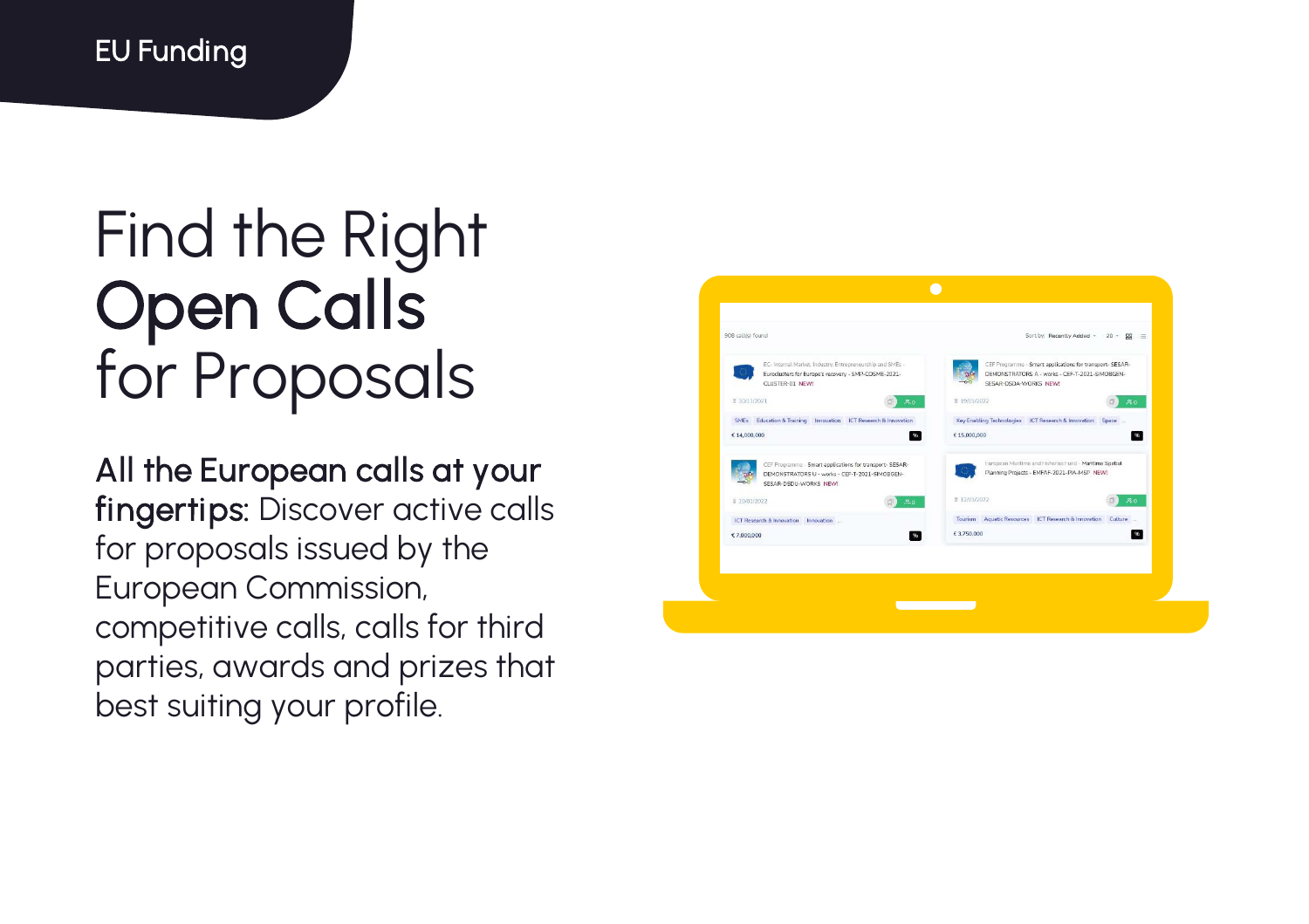### EU Funding



Browse the latest calls and funding opportunities from over 80+ different sources, all in one place.



Filter the available calls depending on your preferences, such as the type of programme, the deadline and sectors.



Let the smart algorithm match you and get your selected results based on your expertise and goals.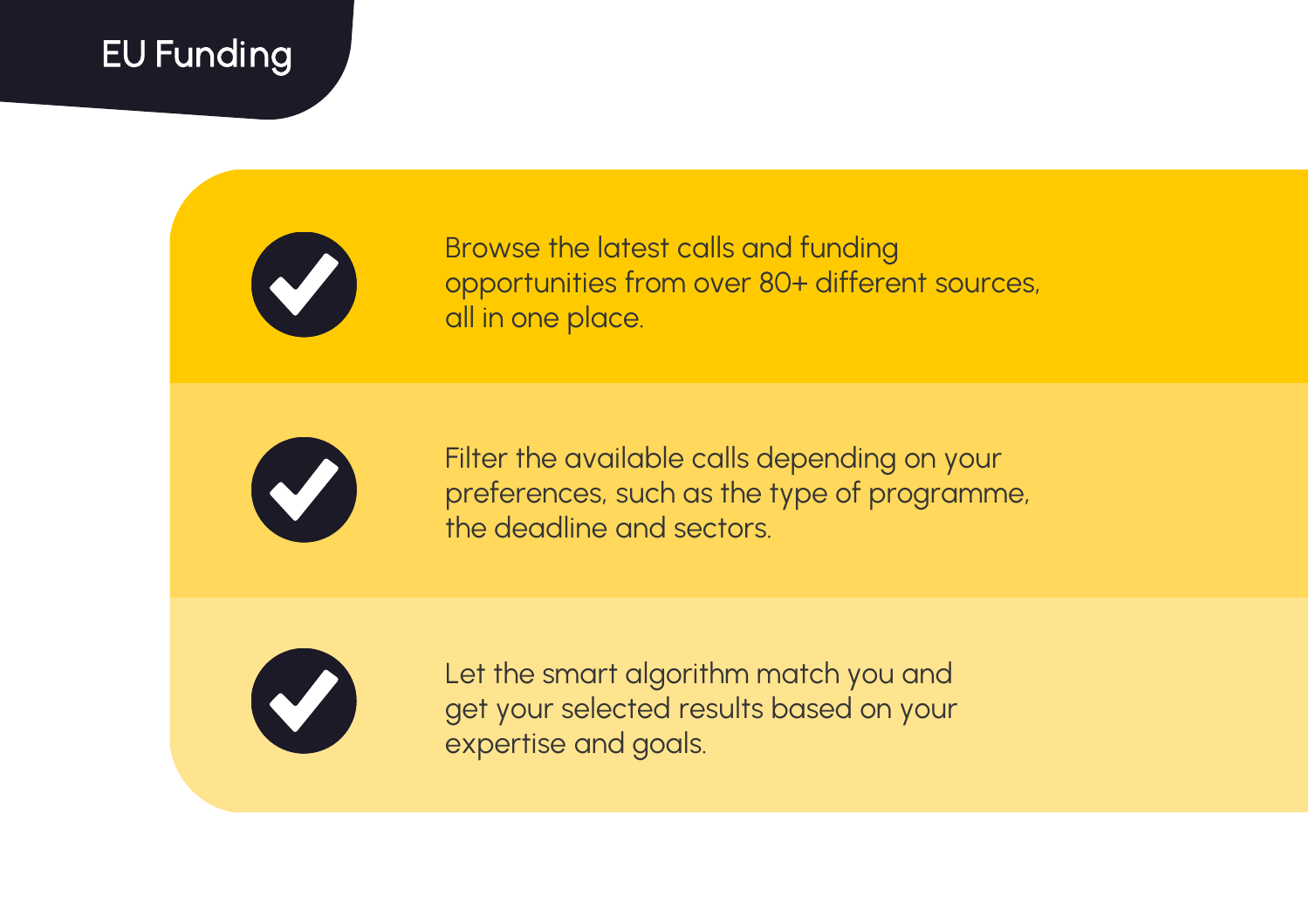### **Networking**

## Connect with Reliable Project Partners

Meet and work with specialists in EU game: Optimize your partners search results based on your preferences, needs and expertise. Find the right sector-specific experts and funding enthusiasts to collaborate with.

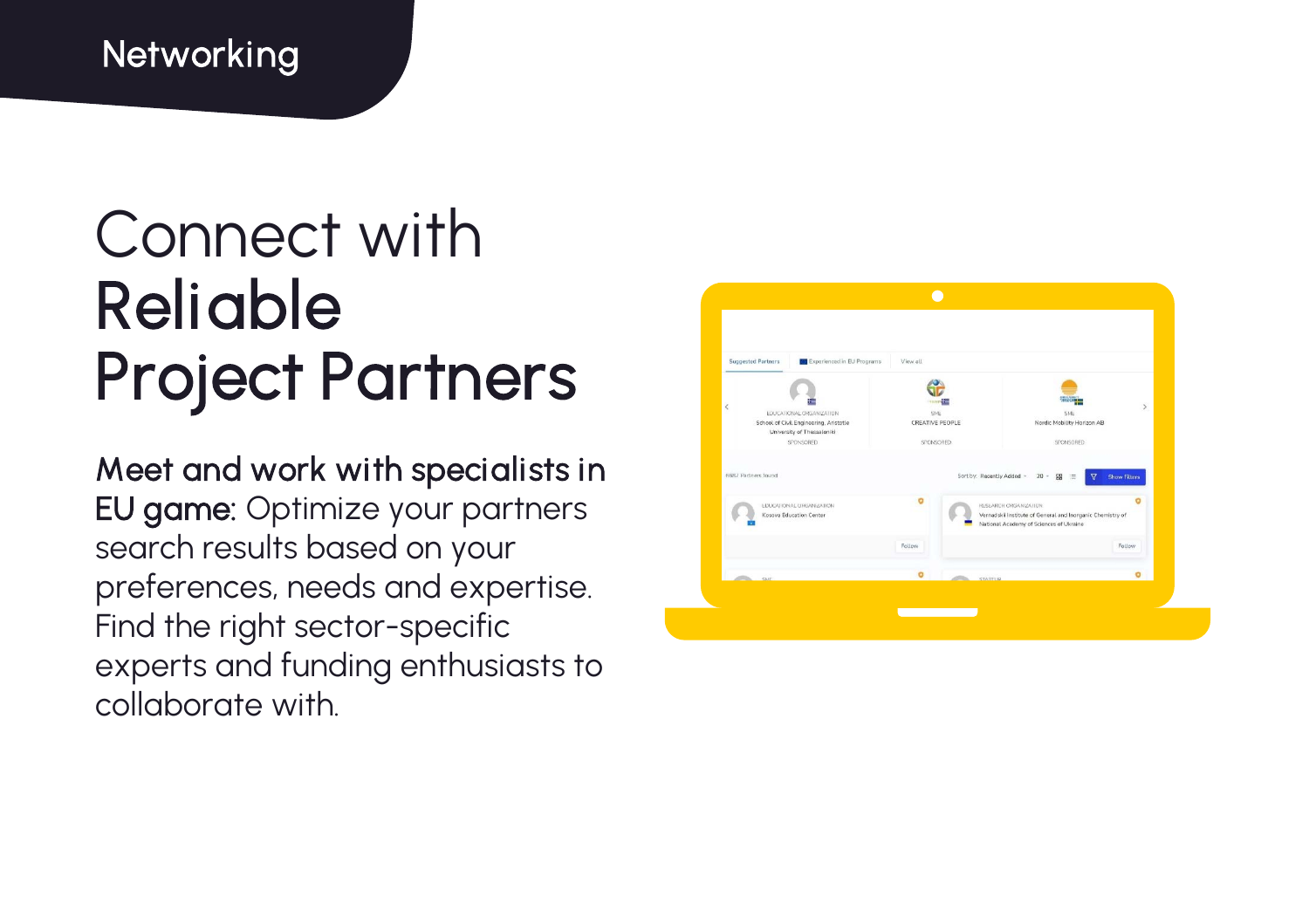### **Networking**



Search for potential project partners and instantly view their profile to learn more about them.



Start winning collaborations with reliable EUcalls partners interested in the same call for proposals as you.



Create your own network of partners by following the profiles of your interest and contact them directly through messages in the platform.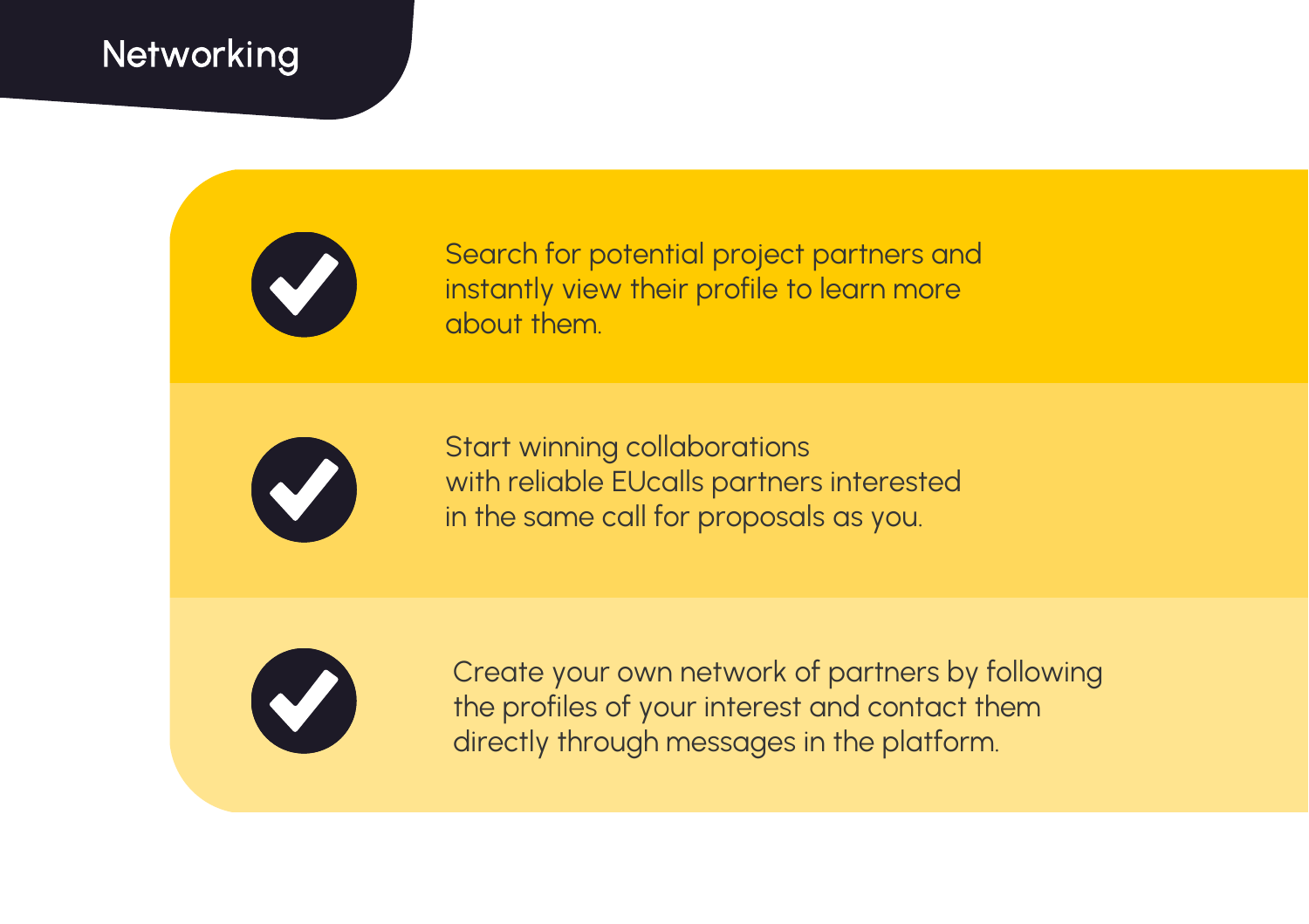## Share and Discover Bright Project Ideas

### Never waste an inspired idea again:

Publish your ideas or concept notes for fruitful project ideas. Manage, develop and transform them into successful proposals for funding. New partners with common vision will notice your ideas and will start working with you, as coordinators.

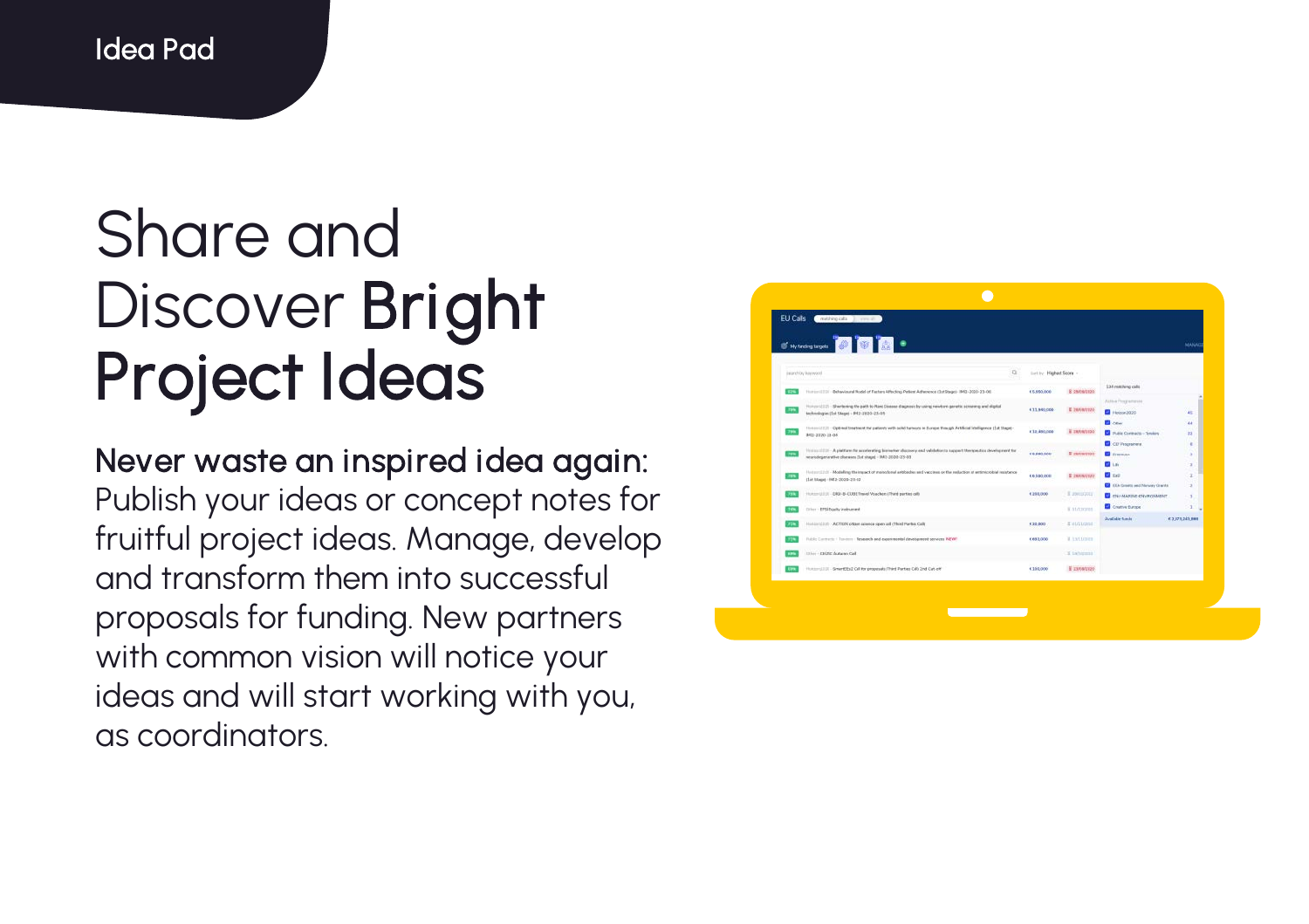#### Idea Pad



Create an idea or a project concept note based on a specific call and initiate the dialogue and collaboration with your future consortium.



Search for innovative ideas from other EUcalls members. When you have identified the right one, you can ask to join and work together on it.



Review the collaboration requests on your idea, accept or reject them accordingly in order to form a strong group of partners.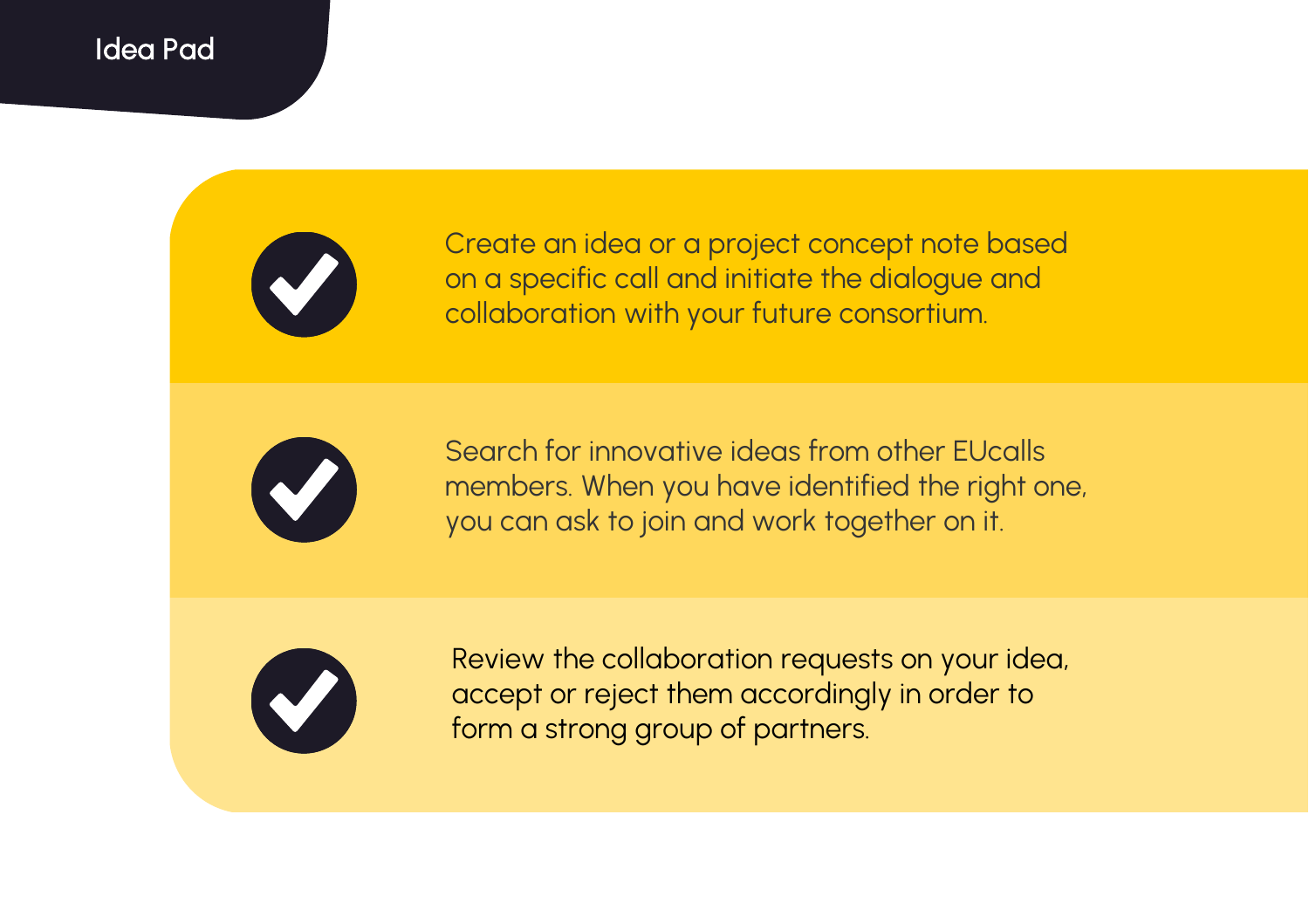Registered Partners

# They Trust Us

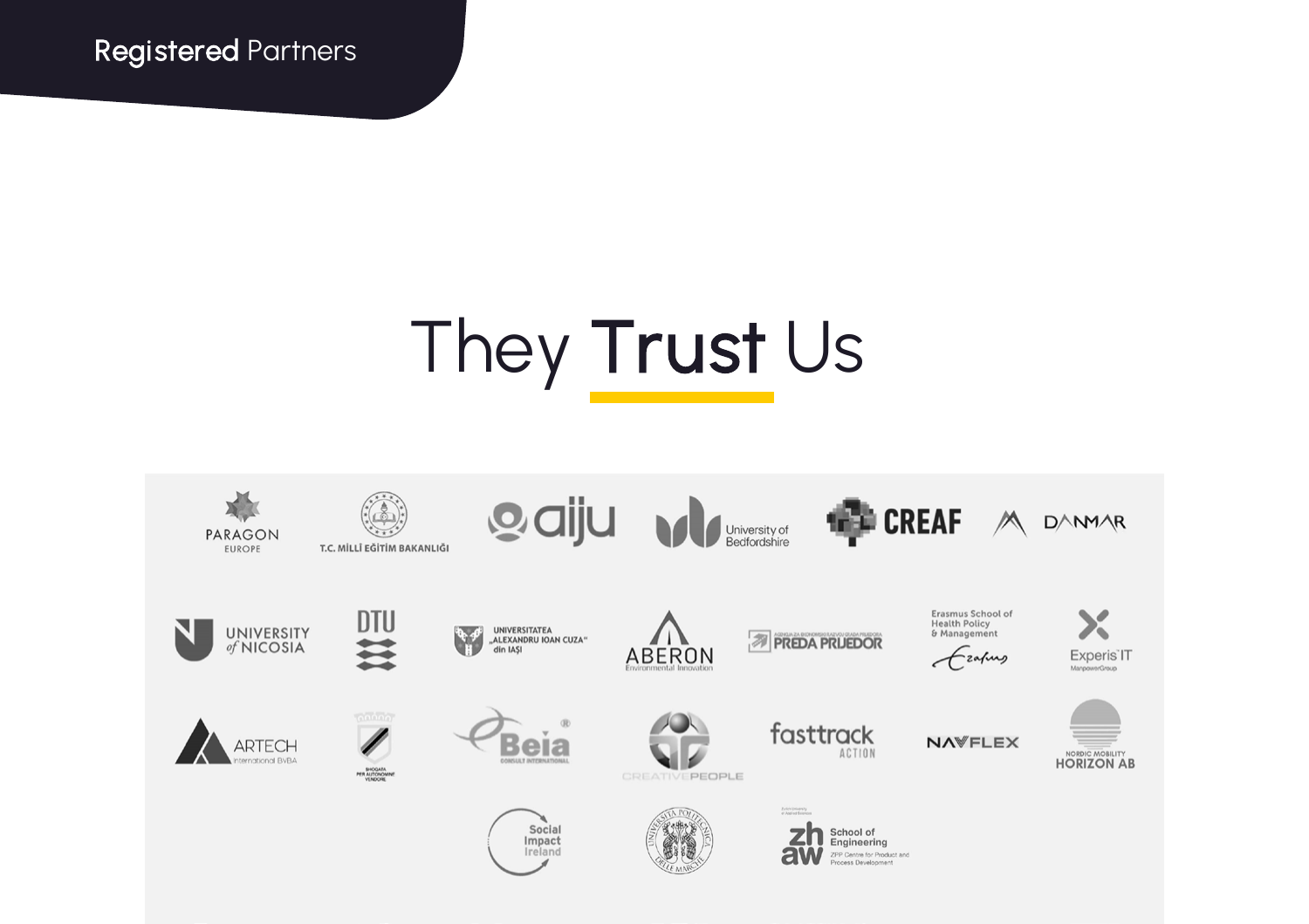

Our team of experts is here to answer all your questions.

General Inquiries: **[info@eucalls.net](mailto:info@eucalls.net)** Technical Support: [support@eucalls.net](mailto:support@eucalls.net)